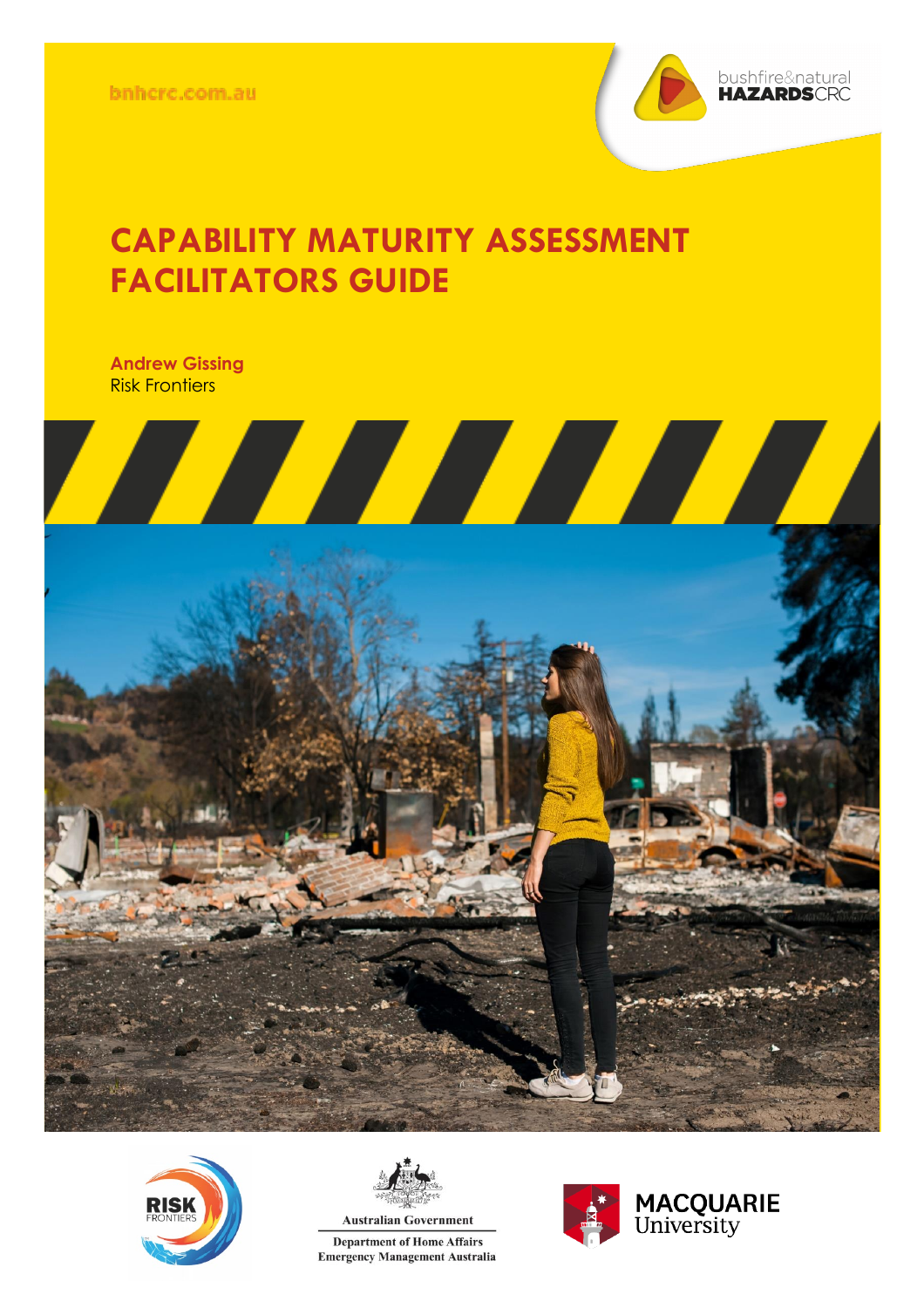

| Version        | <b>Release history</b>      | Date       |
|----------------|-----------------------------|------------|
| 1 <sub>0</sub> | Initial release of document | 29/07/2021 |



**Australian Government Department of Industry, Science, Energy and Resources** 

AusIndustry Cooperative Research Centres Program

© 2021 Bushfire and Natural Hazards CRC

All material in this document, except as identified below, is licensed under the Creative Commons Attribution-Non-Commercial 4.0 International Licence.

Material not licensed under the Creative Commons licence:<br>Department of Industry Science: Energy and Re

- Department of Industry, Science, Energy and Resources logo Cooperative Research Centres Program logo
- 
- Bushfire and Natural Hazards CRC logo<br>• All other logos
- All other logos All photographs, graphics and figures

All content not licenced under the Creative Commons licence is all rights reserved. Permission must be sought from the copyright owner to use this material.



#### **Disclaimer:**

Risk Frontiers, the Department of Home Affairs Emergency Management Australia, Macquarie University and the Bushfire and Natural Hazards CRC advise that the information contained in this publication comprises general statements based on scientific research. The reader is advised and needs to be aware that such information may be incomplete or unable to be used in any specific situation. No reliance or actions must therefore be made on that information without seeking prior expert professional, scientific and technical advice. To the extent permitted by law, Risk Frontiers, the Department of Home Affairs Emergency Management Australia, Macquarie University and the Bushfire and Natural Hazards CRC (including its employees and consultants) exclude all liability to any person for any consequences, including but not limited to all losses, damages, costs, expenses and any other compensation, arising directly or indirectly from using this publication (in part or in whole) and any information or material contained in it.

#### **Publisher:**

Bushfire and Natural Hazards CRC

#### July 2021

Citation: Gissing A (2021) Capability maturity assessment facilitators guide, Bushfire and Natural Hazards CRC, Melbourne.

Cover: Photo 122117359 © Vlad Teodor | Dreamstime.com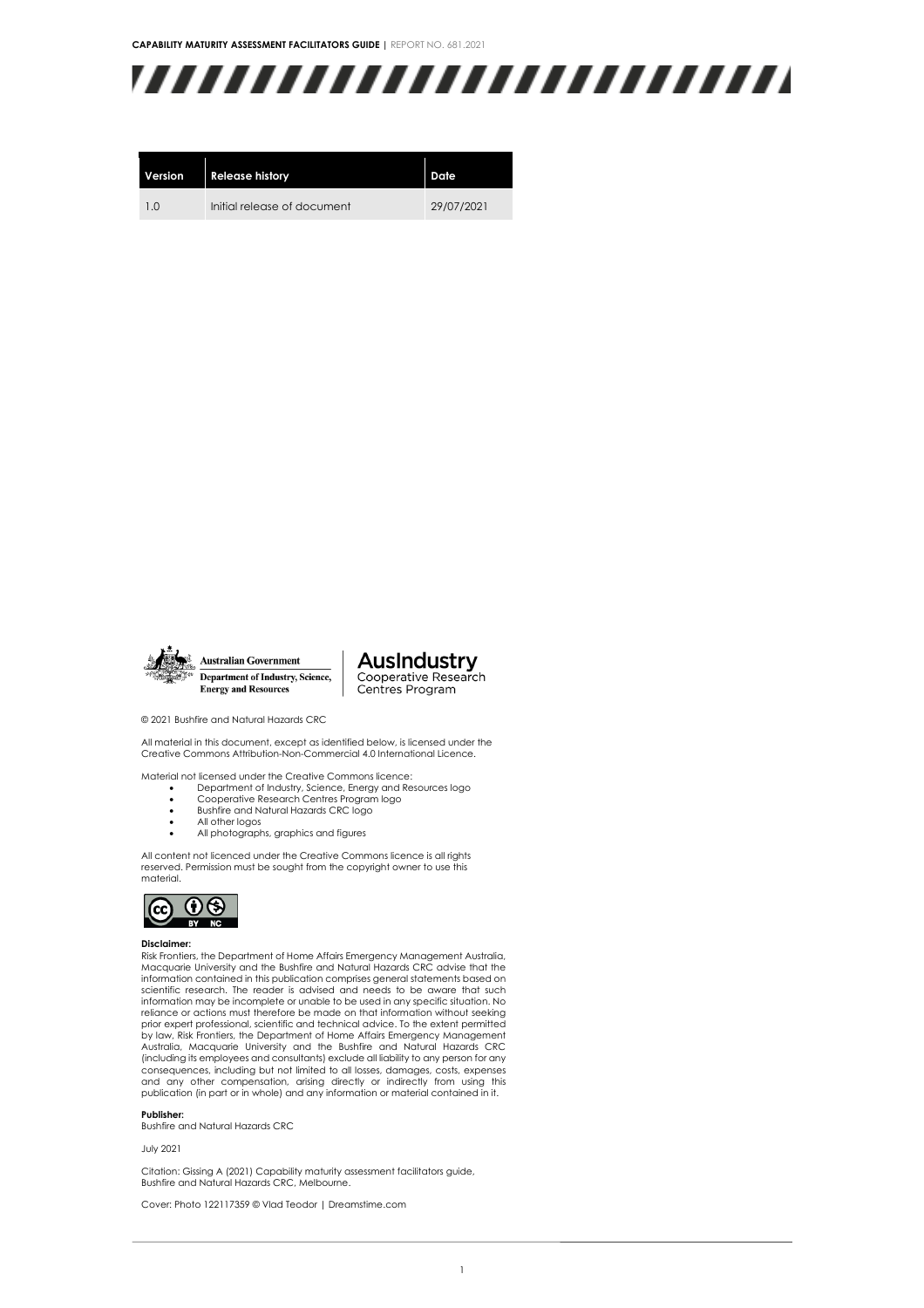# 

## **TABLE OF CONTENTS**

| <b>INTRODUCTION</b>                      | 3  |
|------------------------------------------|----|
| Purpose                                  | 3  |
| Audience                                 | 3  |
| <b>WHAT ARE CAPABILITY AND CAPACITY?</b> | 4  |
| Capability development                   | 4  |
| <b>CAPABILITY MATURITY ASSESSMENT</b>    | 5  |
| Accountability and coordination          | 5  |
| Communicate and consult                  | 5  |
| Identify and assess risks                | 6  |
| Develop scenarios                        | 6  |
| Assess capabilities                      | 6  |
| Workshops                                | 9  |
| Analysis and reporting                   | 9  |
| Improve capability                       | 10 |
| <b>ATTACHMENT 1 - SCENARIO EXAMPLE</b>   | 11 |
| Tsunami                                  | 11 |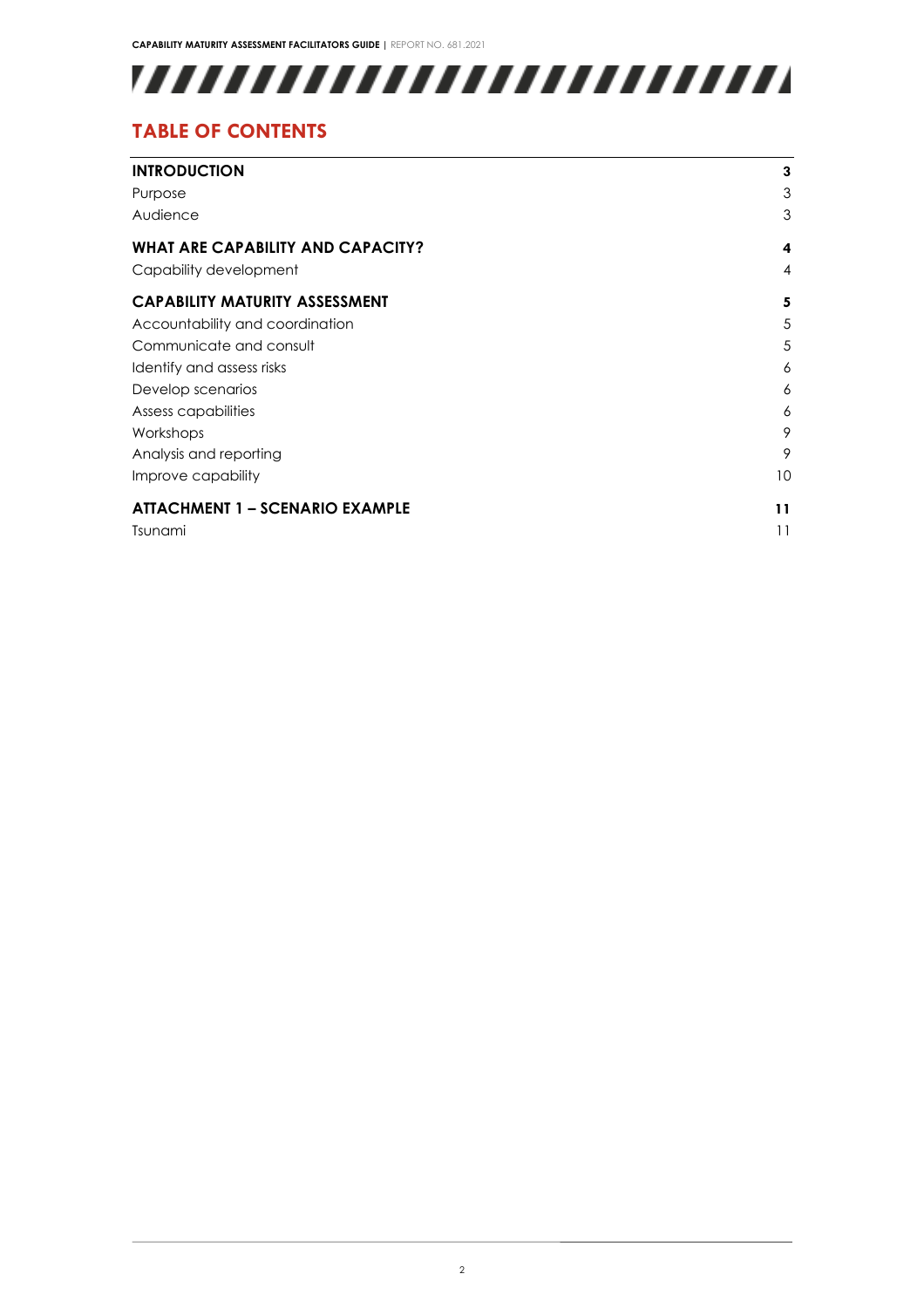

## <span id="page-3-0"></span>**INTRODUCTION**

Catastrophic events pose unique challenges and are inevitable. Previous reviews have highlighted gaps in Australia's preparedness for catastrophic disasters. Australia has no recent experience of a catastrophe that has truly overwhelmed our society.

An essential component of planning for severe-to-catastrophic disasters is to develop an understanding of capability maturity to deliver the desired effect. Knowledge of capability gaps can then be used to enhance planning and identify alternate sources of capability.

The Royal Commission into National Natural Disaster Arrangements stated:

*Jurisdictional approaches to capacity and capability development have served fire and emergency services well in the past. However, climate and demographic changes are likely to increase the demand on fire and emergency services. The ability of individual jurisdictions to meet this demand at peak times is likely to become increasingly difficult, prompting a need for increased resource sharing. There is a need to consider capabilities nationally, and for a more consistent and connected approach to capability planning across jurisdictions.*

The Australian Disaster Preparedness Framework outlines a direction to improve understanding of national capability in the context of severe-to-catastrophic disasters.

#### <span id="page-3-1"></span>**PURPOSE**

This guide provides instructions on how to conduct a first-pass capability maturity assessment for a jurisdiction to identify capability gaps and development priorities.

#### <span id="page-3-2"></span>**AUDIENCE**

This guide is directed towards those who may manage or participate in the capability maturity assessment process.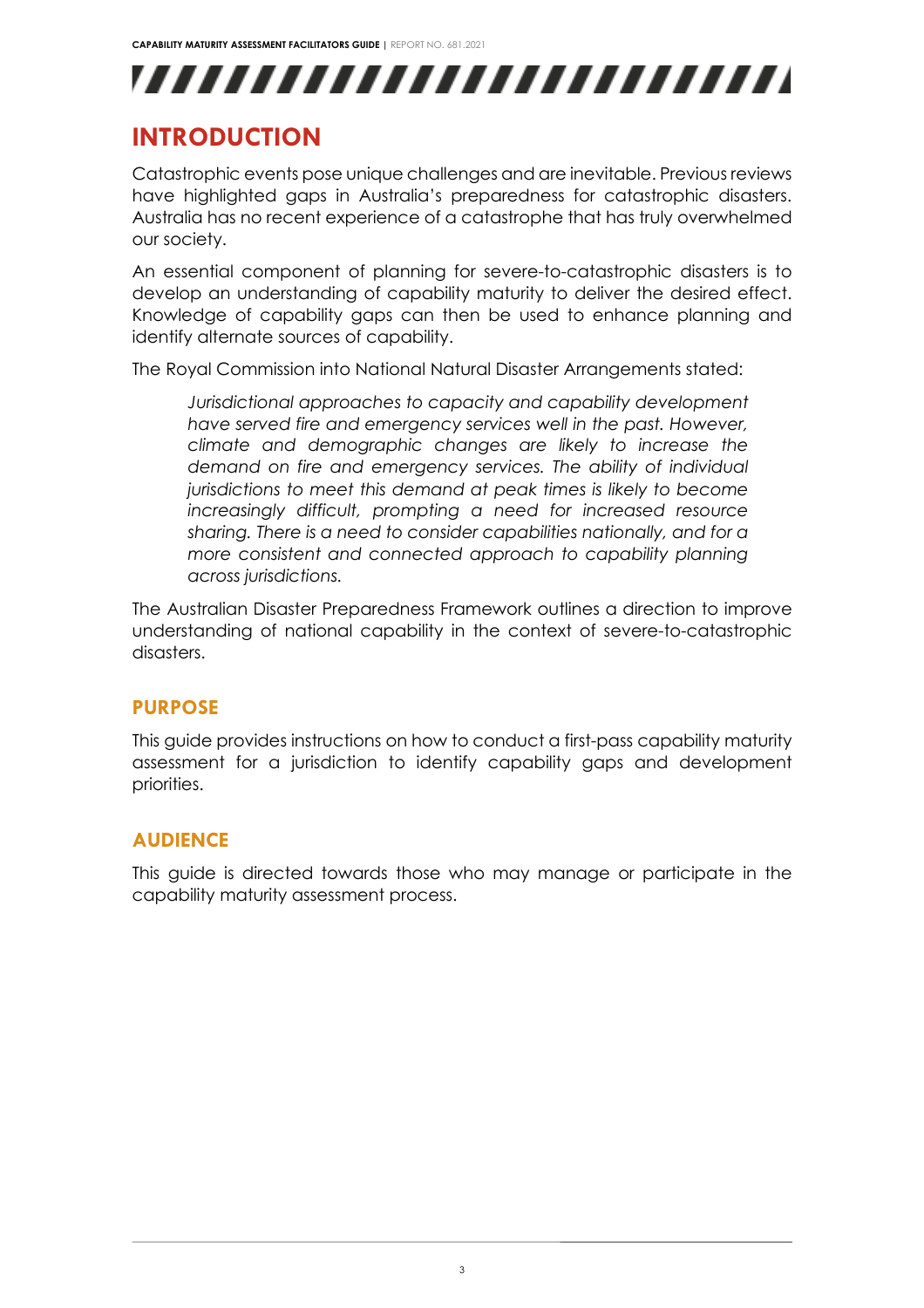,,,,,,,,,,,,,,,,,,,,,,,,,

## <span id="page-4-0"></span>**WHAT ARE CAPABILITY AND CAPACITY?**

Planning can only be effective if it is linked to a sound appreciation of capability and capacity. Capability and capacity are defined as:

**Capability** is the collective ability and power to deliver and sustain an affect within a specific context and timeframe.

**Capacity** is the key determinant of how long capability can be sustained for a particular level of ability.

Consistent with the Australian Disaster Preparedness Framework capability consists of five elements:

**People:** All personnel involved in undertaking emergency management activities including community, all levels of government, non- government organisations, agencies, business and volunteers.

Includes people with appropriate knowledge and skills with a focus on leadership skills, technical skills and a culture of working as one.

**Resources:** The physical equipment and assets needed to undertake emergency management activities. For example, infrastructure, fleet, IT equipment, radios, communications equipment, consumables and personal protective clothing, equipment and lifecycle management.

**Governance:** The enabling factors that emergency management operates within including legislation, funding, authorising environment, emergency management arrangements, doctrine and policy.

**Systems:** The systems, including data, that are used to deliver emergency management outcomes such as learning and development, information technology, financial, infrastructure and assets management, workforce management, workplace health and safety, quality control and incident management systems (such as AIIMS and ICCS+).

**Processes:** Documented or undocumented ways of delivering emergency management such as capacity planning, risk management, continuous improvement, information flow and planning[1](#page-4-2).

#### <span id="page-4-1"></span>**CAPABILITY DEVELOPMENT**

The Australian Disaster Preparedness Framework (ADPF) provides a framework to consider nationwide capability. The ADPF defines 21 national capabilities across the disaster management phases of prevention, preparedness, response and recovery. States and territories also maintain capability development frameworks which identify capabilities required in the context of severe-tocatastrophic disasters.

<span id="page-4-2"></span><sup>1</sup> Australian Disaster Preparedness Framework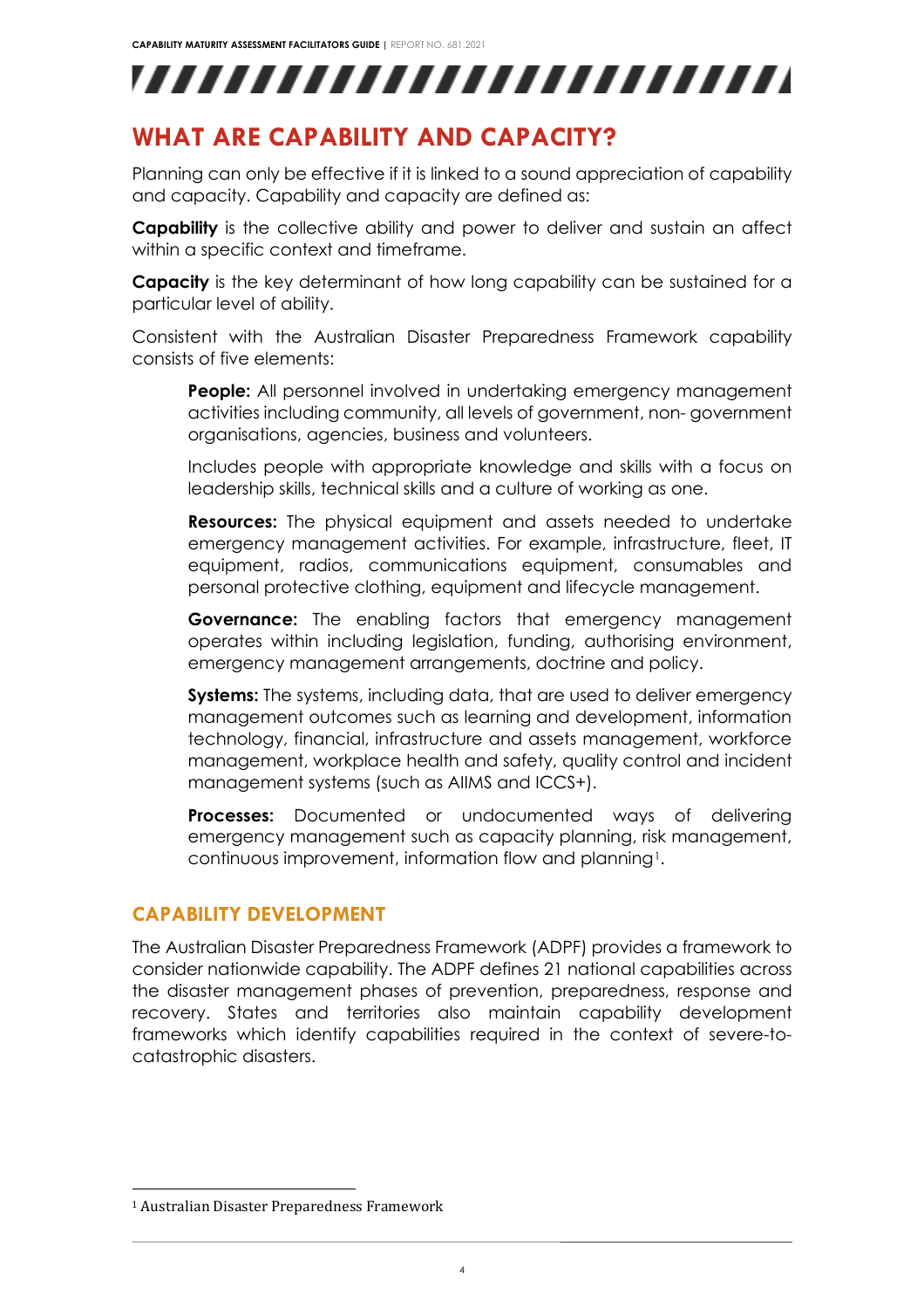,,,,,,,,,,,,,,,,,,,,,,,,,

## <span id="page-5-0"></span>**CAPABILITY MATURITY ASSESSMENT**

The Royal Commission into National Natural Disaster Arrangements recommended that:

*State and territory governments should have a structured process to regularly assess the capacity and capability requirements of fire and emergency services, in light of both current and future natural disaster risk.*

Through assessing the maturity of capability, we are able to identify strengths and weaknesses across different capabilities and identify actions to enhance capability and capacity.

Capability maturity assessment is a continual process and should be regularly repeated to identify emerging gaps.

The process of conducting a capability maturity assessment is illustrated in Figure 1.



*Figure 1: Capability maturity assessment process*

<span id="page-5-1"></span>The capability maturity assessment process comprises the following steps:

#### **ACCOUNTABILITY AND COORDINATION**

To manage the capability maturity assessment process a specific officer should be identified as a project manager accountable for the project and overall stakeholder engagement. Accountabilities for the ownership of specific capabilities must be clear. Those with accountabilities for leading a capability are referred to as capability owners and should be responsible for ensuring the appropriate stakeholders are involved in the process.

To assist in the coordination of the process the project manager should develop, in consultation with key stakeholders, a project management plan. It is also advised to establish a steering committee to govern the process.

#### Outcome

<span id="page-5-2"></span>Establishment of project plan and steering committee

#### **COMMUNICATE AND CONSULT**

It is essential that all relevant stakeholders be involved in each aspect of the capability maturity assessment process. Relevant stakeholders would include lead and supporting agencies for each capability.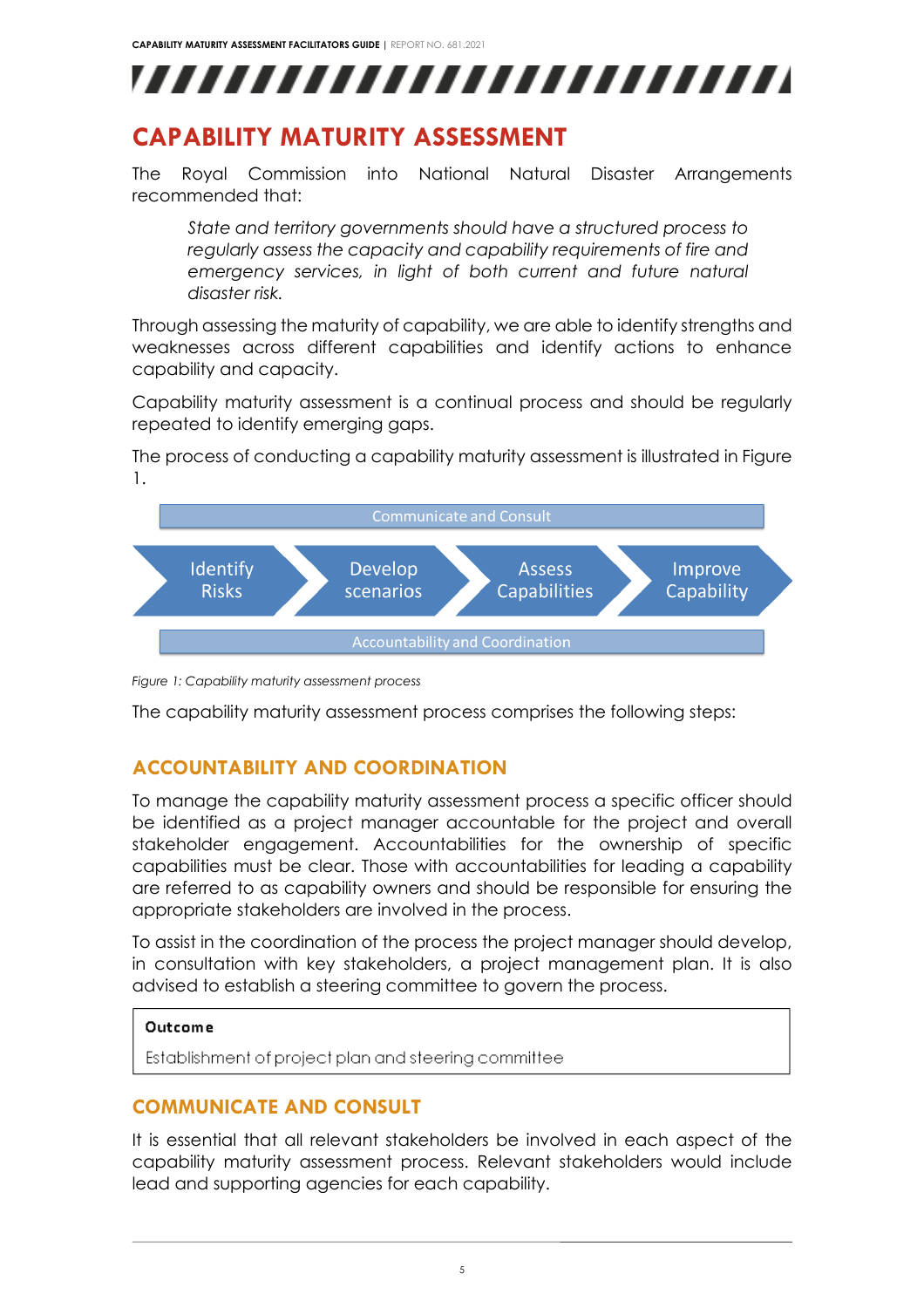,,,,,,,,,,,,,,,,,,,,,,,,,

Communication and consultation can be planned through the development of a stakeholder engagement strategy.

It is important, before commencing the process, to define key audiences for the results of the capability maturity assessment process and how information will inform their work.

#### Outcome

<span id="page-6-0"></span>Establishment of a stakeholder engagement and communication plan

### **IDENTIFY AND ASSESS RISKS**

The assessment of capability is made against the risks that capabilities will be deployed to manage. To identify and assess risks within the area of interest, the steps described in the National Emergency Risk Assessment Guidelines2 should be followed.

#### Outcome

Understand and document the most important disaster risks relevant to the area of interest.

### <span id="page-6-1"></span>**DEVELOP SCENARIOS**

The maturity of capabilities should be tested against severe-to-catastrophic scenarios. To illustrate the likely impacts of such events, a series of realistic severeto-catastrophic disaster scenarios should be developed, which will test the maturity of capabilities. These should be based upon the most significant risks identified.

Scenarios might include single incident extreme events or compound disasters comprising of multiple events occurring concurrently or in sequence. Future scenarios can be utilised to test the maturity of capability within the context of a warming climate and growing exposure to hazards.

An example of a scenario is provided in Attachment 1.

#### Outcome

<span id="page-6-2"></span>Detailed severe-to-catastrophic scenario/s to be developed

#### **ASSESS CAPABILITIES**

Capabilities can be assessed utilising the Capability Maturity Assessment Tool. The tool consists of a series of criteria designed to measure the maturity of individual capabilities across their component elements of people, resources, governance, systems and processes.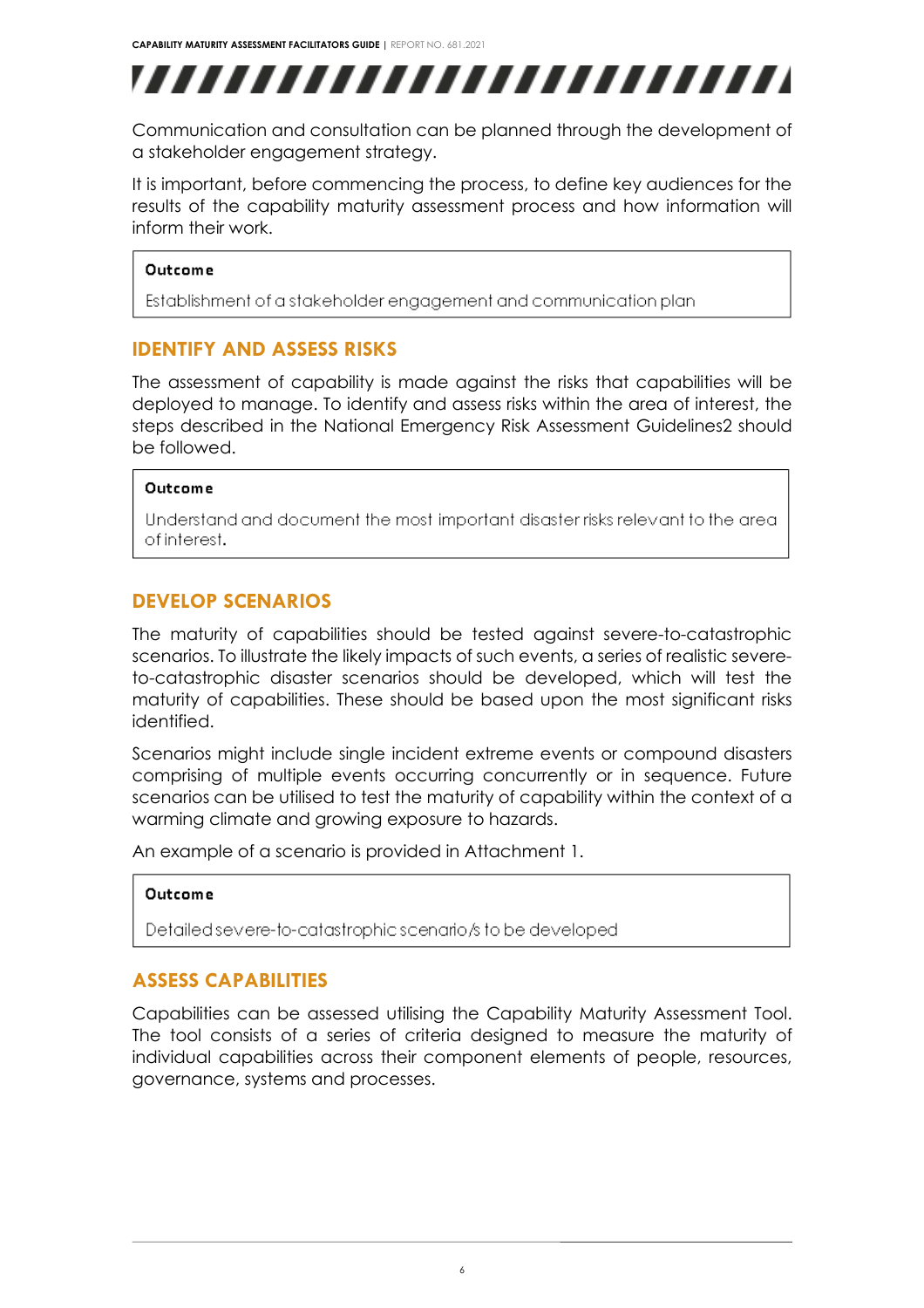Criteria are designed to measure maturity on a scale of one to four.

| Score | Level             | Scale        |
|-------|-------------------|--------------|
|       | Informal          | Least mature |
|       | <b>Developing</b> |              |
|       | Established       |              |
|       | Self-sustaining   | Most mature  |

Criteria include:

#### **Trained, exercised and skilled personnel**

| $1 = Informal$                                                                                        | $2 = Developing$                                                                                                                                                                                   | $3$ = Established                                                                                                    | $4 = Self-sustaining$                                                                                     |
|-------------------------------------------------------------------------------------------------------|----------------------------------------------------------------------------------------------------------------------------------------------------------------------------------------------------|----------------------------------------------------------------------------------------------------------------------|-----------------------------------------------------------------------------------------------------------|
| Insufficient trained, exercised<br>and skilled personnel.<br>Capability targets are not<br>understood | Insufficient trained, exercised<br>and skilled personnel<br>available, however capability<br>targets are established and<br>understood with pathways in<br>place to achieve sufficient<br>capacity | Sufficient trained, exercised<br>and skilled personnel readily<br>available when compared with<br>capability targets | Number of trained, exercised<br>and skilled personnel readily<br>available exceeds capability<br>targets. |

#### **Consideration of personnel surge capacity arrangements**

| $1 = Informal$                                                 | $2 = Developing$                                                                                   | $3$ = Established                                                                                   | $4 = Self-sustaining$                                                                                                                          |
|----------------------------------------------------------------|----------------------------------------------------------------------------------------------------|-----------------------------------------------------------------------------------------------------|------------------------------------------------------------------------------------------------------------------------------------------------|
| Arrangements for surge<br>capacity have not been<br>considered | Arrangements for surge<br>capacity are informal, reactive<br>and untested for major<br>emergencies | Arrangements for surge<br>capacity are documented in<br>plans but untested for major<br>emergencies | Arrangements for surge<br>capacity are documented in<br>plans, regularly exercised and<br>operate effectively during<br>major emergencies when |

#### **Personal capacity building pathways**

| $1 = Informal$                             | $2 = Developing$                                        | $3$ = Established                                                                                             | $4 = Self-sustaining$                                                                                                                       |
|--------------------------------------------|---------------------------------------------------------|---------------------------------------------------------------------------------------------------------------|---------------------------------------------------------------------------------------------------------------------------------------------|
| Capacity building pathways<br>are informal | Capacity building pathways<br>are organisation specific | Collective capacity building<br>pathways exist but are<br>reactive. Culture of working as<br>one is maturing. | Collective capacity building<br>pathways are strategic<br>proactive and operating<br>effectively. Culture of working<br>as one is embedded. |

#### **Sufficiency of physical resources**

| $1 = Informal$         | $2 = Developing$                                                                                                                                                  | $3 =$ Established                                                                  | $4 = Self-sustaining$                                    |
|------------------------|-------------------------------------------------------------------------------------------------------------------------------------------------------------------|------------------------------------------------------------------------------------|----------------------------------------------------------|
| Insufficient resources | Insufficient resources<br>available, however, capability<br>targets are established and<br>understood with pathways in<br>place to achieve sufficient<br>capacity | Sufficient resources readily<br>available when compared with<br>capability targets | Available resources readily<br>exceed capability targets |

#### **Consideration of physical resource surge capacity arrangements**

| $1 = Informal$                                                 | $2 = Developing$                                                                                   | $3$ = Established                                                                                   | $4 = Self-sustaining$                                                                                                                                    |
|----------------------------------------------------------------|----------------------------------------------------------------------------------------------------|-----------------------------------------------------------------------------------------------------|----------------------------------------------------------------------------------------------------------------------------------------------------------|
| Arrangements for surge<br>capacity have not been<br>considered | Arrangements for surge<br>capacity are informal, reactive<br>and untested for major<br>emergencies | Arrangements for surge<br>capacity are documented in<br>plans but untested for major<br>emergencies | Arrangements for surge<br>capacity are documented in<br>plans, regularly exercised and<br>operate effectively during<br>major emergencies when<br>tested |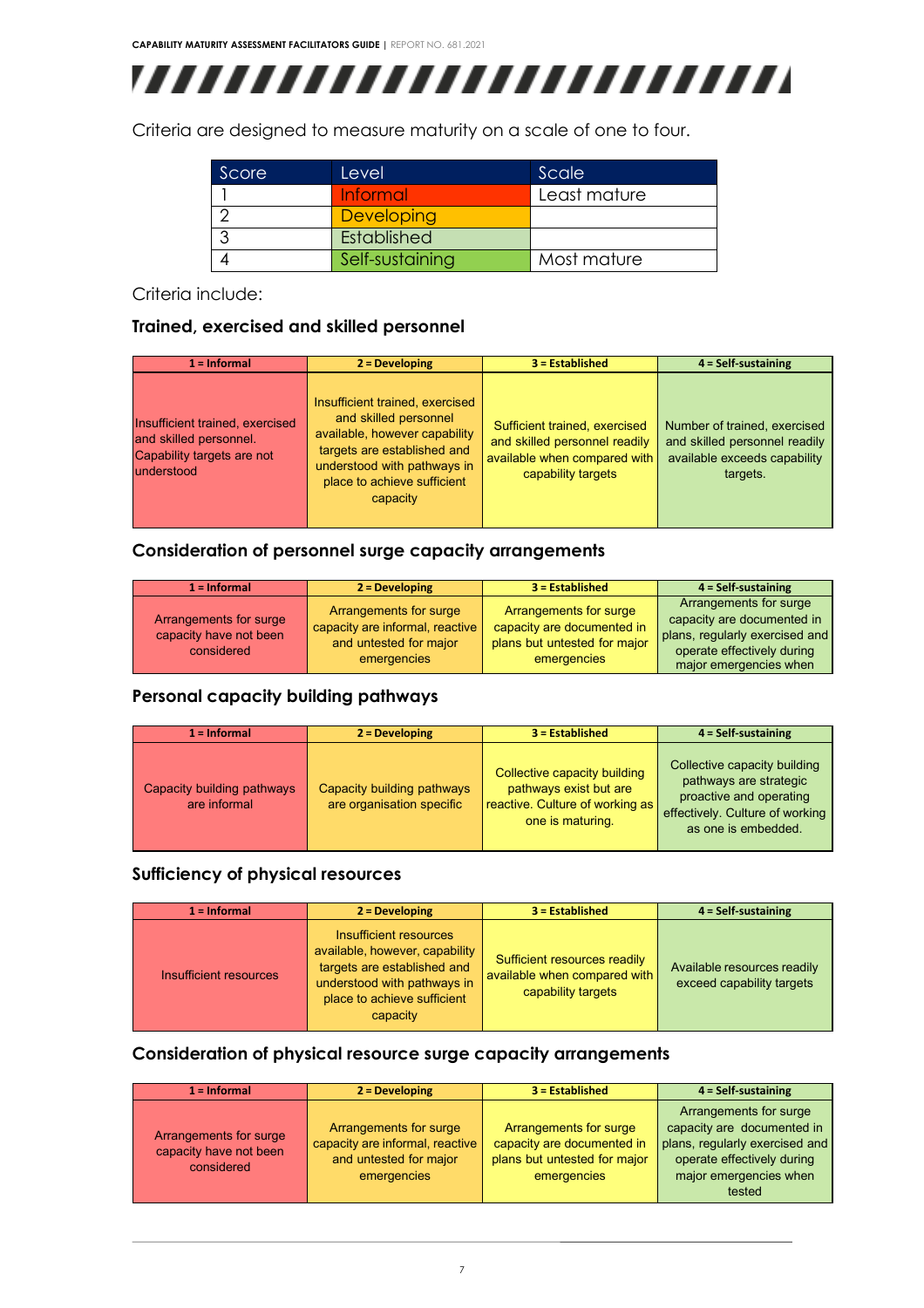

#### **Physical resource capacity building pathways**

| $1 = Informal$                                      | $2 = Developing$                                                    | $3$ = Established                                                           | $4 = Self-sustaining$                                                                                                     |
|-----------------------------------------------------|---------------------------------------------------------------------|-----------------------------------------------------------------------------|---------------------------------------------------------------------------------------------------------------------------|
| Resource capacity building<br>pathways are informal | Resource capacity building<br>pathways are organisation<br>specific | Collective resource capacity<br>building pathways exist but<br>are reactive | Collective resource capacity<br>building pathways are<br>strategic, risk based, proactive<br>and/or operating effectively |

#### **Definition of roles and responsibilities**

| $1 = Informal$                 | $2 = Developing$       | $3$ = Established                                               | $4 = Self-sustaining$          |
|--------------------------------|------------------------|-----------------------------------------------------------------|--------------------------------|
| Roles and responsibilities are | inconsistently defined | Roles and responsibilities are   Roles and responsibilities are | Roles and responsibilities are |
| not defined                    |                        | mostly well defined                                             | consistently well defined      |

#### **Governance, strategy, monitoring, risk management and reporting**

| $1 = Informal$                                                                       | $2 = Developing$                                                                                                                                                                                     | $3$ = Established                                                                                                           | 4 = Self-sustaining                                                                                                                                                                                                    |
|--------------------------------------------------------------------------------------|------------------------------------------------------------------------------------------------------------------------------------------------------------------------------------------------------|-----------------------------------------------------------------------------------------------------------------------------|------------------------------------------------------------------------------------------------------------------------------------------------------------------------------------------------------------------------|
| No systematic governance,<br>strategy, monitoring, risk<br>management, and reporting | Specific project / single<br>agency-based governance,<br>capability planning,<br>monitoring, risk management<br>and reporting. Collective<br>governance largely<br>inconsistent and<br>disconnected. | Collective governance, risk<br>management, capability<br>planning, monitoring and<br>reporting processes are<br>established | Collective governance,<br>monitoring, risk management,<br>capability planning and<br>reporting is actively connected<br>and exercised. Governance<br>enables flexibility, adaptability<br>and transformational change. |

#### **Assurance and lessons learnt**

| $1 = Informal$                                       | $2 = Developing$                                                           | $3$ = Established                                                                     | $4 = Self-sustaining$                                        |
|------------------------------------------------------|----------------------------------------------------------------------------|---------------------------------------------------------------------------------------|--------------------------------------------------------------|
| Assurance activities are limited<br>and inconsistent | Assurance activities are<br>organisation specific and lack<br>independence | Assurance activities are sector<br>wide and collaborative though<br>lack independence | Independent sector wide risk-<br>based assurance is provided |
| Poor lessons learnt culture                          | Lessons learnt culture is<br>emerging                                      | Lessons learnt culture and<br>systems exist                                           | Strong lessons learnt culture<br>and management system       |

#### **Systems**

| $1 = Informal$                                                                                | $2$ = Developing                                                                                                                                                               | $3$ = Established                                                                                                                                                                               | $4 = Self-sustaining$                                                                                                                                                                                             |
|-----------------------------------------------------------------------------------------------|--------------------------------------------------------------------------------------------------------------------------------------------------------------------------------|-------------------------------------------------------------------------------------------------------------------------------------------------------------------------------------------------|-------------------------------------------------------------------------------------------------------------------------------------------------------------------------------------------------------------------|
| Systems are insufficient.<br>operate in isolation and have<br>suffered from previous failures | Systems are one-off, project<br>specific or not well embedded.<br>Systems might be connected<br>and interoperable at an<br>organisation level, but not<br>across organisations | Systems are user friendly, fit<br>for collective purpose and are<br>interoperable across<br>organisations. Limited ongoing<br>resourcing for systems<br>enhancement to meet<br>changing purpose | Systems are user friendly, fit<br>for collective purpose and are<br>interoperable across<br>organisations. Active<br>connection with system users<br>to enhance systems with<br>sustainable ongoing<br>resourcing |

#### **Business continuity**

| $1 = Informal$                                                                     | $2 = Developing$                                                                       | $3 =$ Established                                            | $4 = Self-sustaining$                                                                              |
|------------------------------------------------------------------------------------|----------------------------------------------------------------------------------------|--------------------------------------------------------------|----------------------------------------------------------------------------------------------------|
| Business continuity and IT<br>recovery plans are not<br>developed or well outdated | <b>Business continuity and IT</b><br>recovery plans are being<br>developed or reviewed | Business continuity and IT<br>recovery plans are established | Business continuity and IT<br>recovery plans are<br>established, tested and<br>proven to be robust |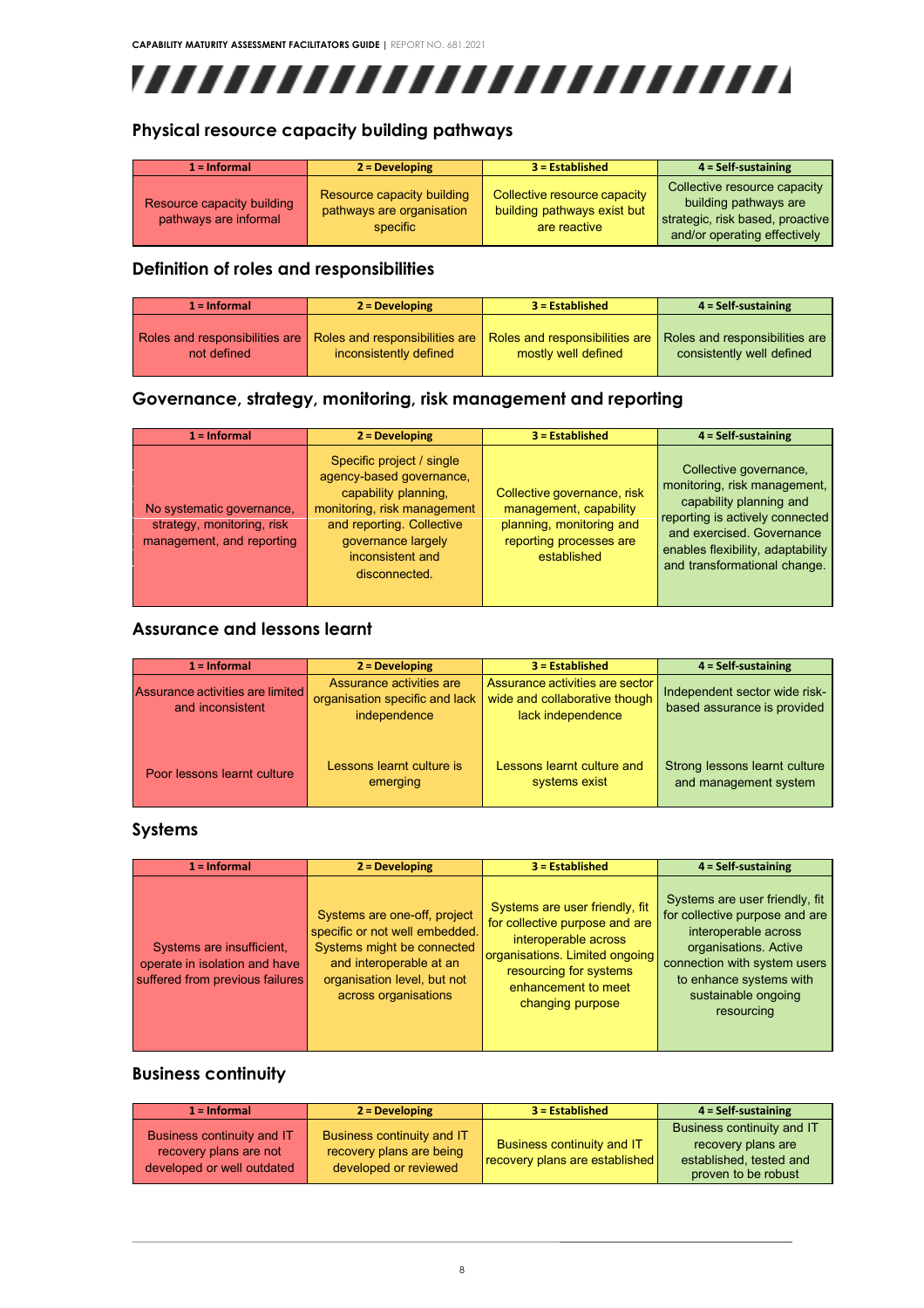

#### **Process maturity**

| $1 = Informal$                                                 | $2 = Developing$                                                                                                                                       | $3$ = Established                                                                                                                  | $4 = Self-sustaining$                                                                                                                                                                               |
|----------------------------------------------------------------|--------------------------------------------------------------------------------------------------------------------------------------------------------|------------------------------------------------------------------------------------------------------------------------------------|-----------------------------------------------------------------------------------------------------------------------------------------------------------------------------------------------------|
| Processes are informal.<br>organisation and hazard<br>specific | Collective processes exist but<br>with limited collective adoption<br>across<br>agencies/organisations.<br>Reactive refinement when<br>problem emerges | <b>Collective processes</b><br>documented and clearly<br>visible. Limited appetite or<br>capacity to refine in proactive<br>manner | Collective processes fully<br>embedded, tested and<br>regularly updated with<br>feedback loops across<br>organisations. Proactive<br>anticipation and resolution of<br>problems not yet established |

#### **Process understanding**

| $1 = Informal$                                    | $2 = Developing$                                                                                               | $3 =$ Established                        | $4 = Self-sustaining$                                                                                      |
|---------------------------------------------------|----------------------------------------------------------------------------------------------------------------|------------------------------------------|------------------------------------------------------------------------------------------------------------|
| Processes are not well<br>understood by personnel | Processes are partially<br>understood by personnel,<br>though efforts are underway<br>to improve understanding | Processes are understood by<br>personnel | Processes are well<br>understood by personnel and<br>have been exercised/tested<br>and proven to be robust |

The use of the tool's criteria enables a consistent first pass evaluation of capability. The tool does not replace detailed models of capability maturity assessment: instead, it allows for a faster approach to the appreciation of capability maturity.

The tool is supported by an Excel workbook to record and capture results, available from [bnhcrc.com.au/capability-maturity-assessment-tool.](https://www.bnhcrc.com.au/capability-maturity-assessment-tool)

#### <span id="page-9-0"></span>**WORKSHOPS**

It is recommended that the tool be utilised in a workshop format to promote discussion about each capability element before it is scored. Discussion assists to build a shared understanding of capability maturity amongst stakeholders and to identify specific strengths and weaknesses, including improvement opportunities. A workshop should be undertaken for each capability to be assessed.

It is preferable that facilitation is consistent across all workshops to maintain consistent expectations and directions. The workshop process can be conducted via video conferencing or face-to-face. Where there are a large number of capabilities to assess it its recommended to prioritise capabilities and undertake workshops in stages to minimise stakeholder fatigue.

Stakeholders can be provided a copy of the criteria for review and consideration prior to the relevant workshop.

#### Outcome

<span id="page-9-1"></span>Discussion and scoring of each criterion in relation to the capabilities of interest.

#### **ANALYSIS AND REPORTING**

The outcomes of the assessment should be analysed. This will include:

• Analysis of discussions regarding each capability to identify strengths and weaknesses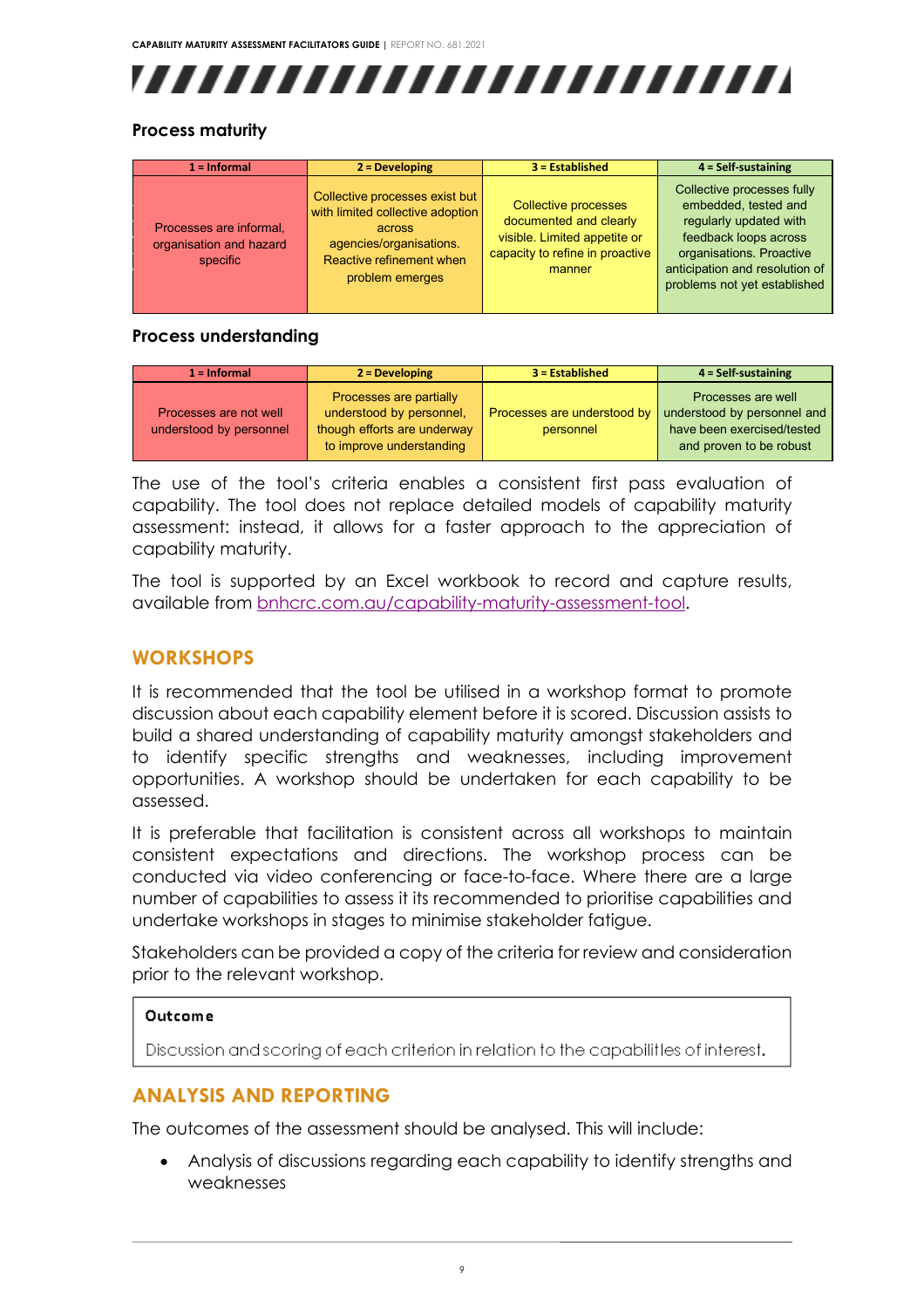,,,,,,,,,,,,,,,,,,,,,,,,,

• Analysis of criteria scoring to identify overall maturity of capabilities as well as capability elements. Scores can be graphed for visual impact.

No standard reporting format is specifically recommended. Reporting should be based upon stakeholder needs.

Relevant recommendations should be made regarding the improvement of capability.

#### Outcome

<span id="page-10-0"></span>Data is analysed and reported to support decision making.

### **IMPROVE CAPABILITY**

Based upon the outcomes of the assessment, capability gaps and recommendations should be prioritized. Capabilities can be improved via:

- Partnerships and arrangements with other states/territories and the Commonwealth
- Development of partnerships with the commercial and community organisations
- Development of arrangements and relationships to incorporate emergent volunteer efforts
- Additional investment to grow existing capabilities (e.g. purchase of resources or recruitment of personnel)
- Invest in innovation to enhance the productivity of capabilities.

In some instances, further detailed modelling of specific priority capabilities may be required to identify the specific extent of gaps to inform business cases.

#### **Outcome**

Capbility is improved.